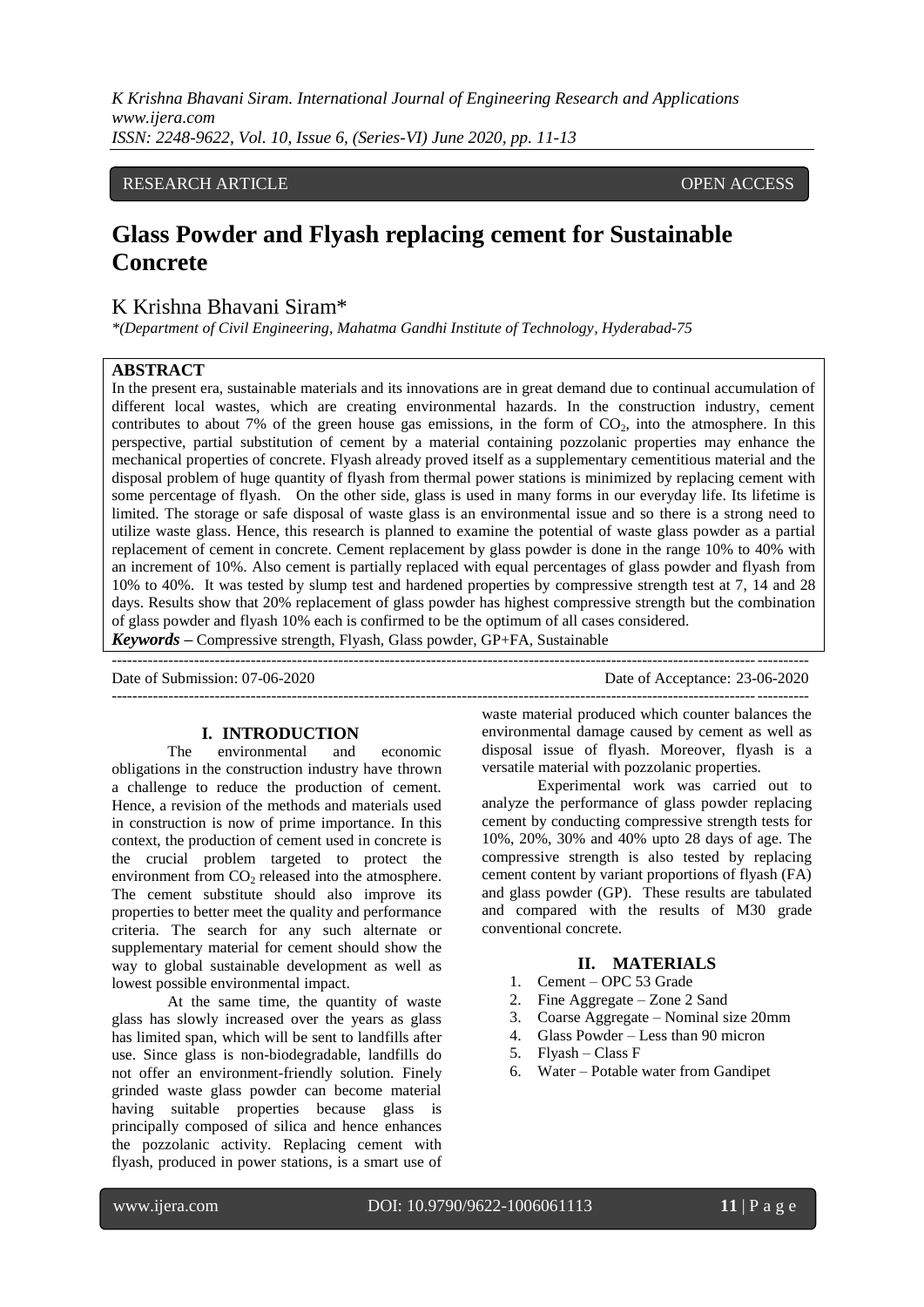*K Krishna Bhavani Siram. International Journal of Engineering Research and Applications www.ijera.com ISSN: 2248-9622, Vol. 10, Issue 6, (Series-VI) June 2020, pp. 11-13*

| concrete          |          |  |  |
|-------------------|----------|--|--|
| of<br>Ingredients | Specific |  |  |
| Concrete          | Gravity  |  |  |
| Cement            | 3.01     |  |  |
| Fine Aggregate    | 2.64     |  |  |
| Coarse            | 2.60     |  |  |
| Aggregate         |          |  |  |
| Glass powder      | 2.48     |  |  |
| Flyash            | 2.53     |  |  |

**Table 1-** Specific Gravities of ingredients of

### **III. METHODOLOGY**

#### **3.1 MIX DESIGN**

Concrete of grade M30 has been designed confirming IS 10262-2009 as conventional concrete specimen and the same procedure was adopted for other mixes mentioned below

| Table 2- Percentage of Cement Replaced |  |
|----------------------------------------|--|
|----------------------------------------|--|

|                | <b>Cement Replacement Percentages</b> |             |             |  |
|----------------|---------------------------------------|-------------|-------------|--|
| Mix            | Total                                 | GP          | FA          |  |
| Designation    | replacement                           | replacement | replacement |  |
|                | %                                     | $\%$        | $\%$        |  |
| M1             |                                       |             |             |  |
| M <sub>2</sub> |                                       | 10          |             |  |
| M <sub>3</sub> |                                       | 20          |             |  |
| M <sub>4</sub> |                                       | 30          |             |  |
| M <sub>5</sub> |                                       | 40          |             |  |
| M6             |                                       | 5           | 5           |  |
| M <sub>7</sub> |                                       | 10          | 10          |  |
| M8             |                                       | 15          | 15          |  |
| M <sup>9</sup> |                                       | 20          |             |  |

#### **IV. RESULTS AND DISCUSSIONS 4.1 COMPRESSIVE STRENGTH**

Three cubes of size 150mm x 150mm x150mm were casted for each mix and the average of the three samples is taken as the compressive strength of concrete. Compressive test is performed at the age of 7,14 and 28 days for all the specimens. Specimens are placed in the CTM and loading is applied in accordance to the provisions of Indian Standard code, IS:516-1959.

|  |  | <b>Table 3 – Compressive Strength of different mixes</b> |  |
|--|--|----------------------------------------------------------|--|
|  |  |                                                          |  |

| <b>rapic</b> $\sigma$ – compressive buttigut of uniterent mixes |                    |                             |         |         |  |
|-----------------------------------------------------------------|--------------------|-----------------------------|---------|---------|--|
| <b>Mix</b>                                                      | <b>Cement</b>      | <b>Compressive Strength</b> |         |         |  |
| ID                                                              | <b>Replacement</b> | (in MPa) at age of          |         |         |  |
|                                                                 | $\frac{6}{9}$      | 7 days                      | 14 days | 28 days |  |
| M1                                                              |                    | 23.45                       | 30.28   | 36.02   |  |
| M <sub>2</sub>                                                  | 10% GP             | 28.45                       | 35.78   | 42.56   |  |
| M <sub>3</sub>                                                  | 20% GP             | $\overline{29.12}$          | 38.42   | 45.89   |  |
| M <sub>4</sub>                                                  | 30% GP             | 23.02                       | 31.84   | 35.53   |  |
| M <sub>5</sub>                                                  | 40% GP             | 19.17                       | 23.12   | 30.70   |  |
| M <sub>6</sub>                                                  | $5\%$ GP +         | 31.03                       | 35.16   | 43.98   |  |

|                | 5% FA       |       |       |       |
|----------------|-------------|-------|-------|-------|
| M <sub>7</sub> | $10\%$ GP + | 28.71 | 36.42 | 47.26 |
|                | 10% FA      |       |       |       |
| M8             | $15\%$ GP + | 24.26 | 28.12 | 36.69 |
|                | 15% FA      |       |       |       |
| M9             | $20\%$ GP + | 19.47 | 25.88 | 31.94 |
|                | 20% FA      |       |       |       |

Graph-1 is plotted to depict the Compressive strength (MPa) of GP replacements in Y-axis and Mix designation in X-axis



#### **Graph1-** Comparison of glass powder replacement percentages with conventional concrete

With the increase in the percentage of glass powder replacing cement, the compressive strength also increased up to 20% and beyond that the compressive strength decreased. This increase in compressive strength up to 20% replacement may be because of the high silica content in class powder, which improves the pozzolanic reaction of glass concrete. But, after 20%, there is a decline in compressive strength may be because of clinker dilution effect. Hence, 20% glass powder replacement may be concluded as the optimum percentage for replacing cement

Graph-2 is plotted to depict the Compressive strength (MPa) of GP+FA replacements in Y-axis and Mix designation in Xaxis